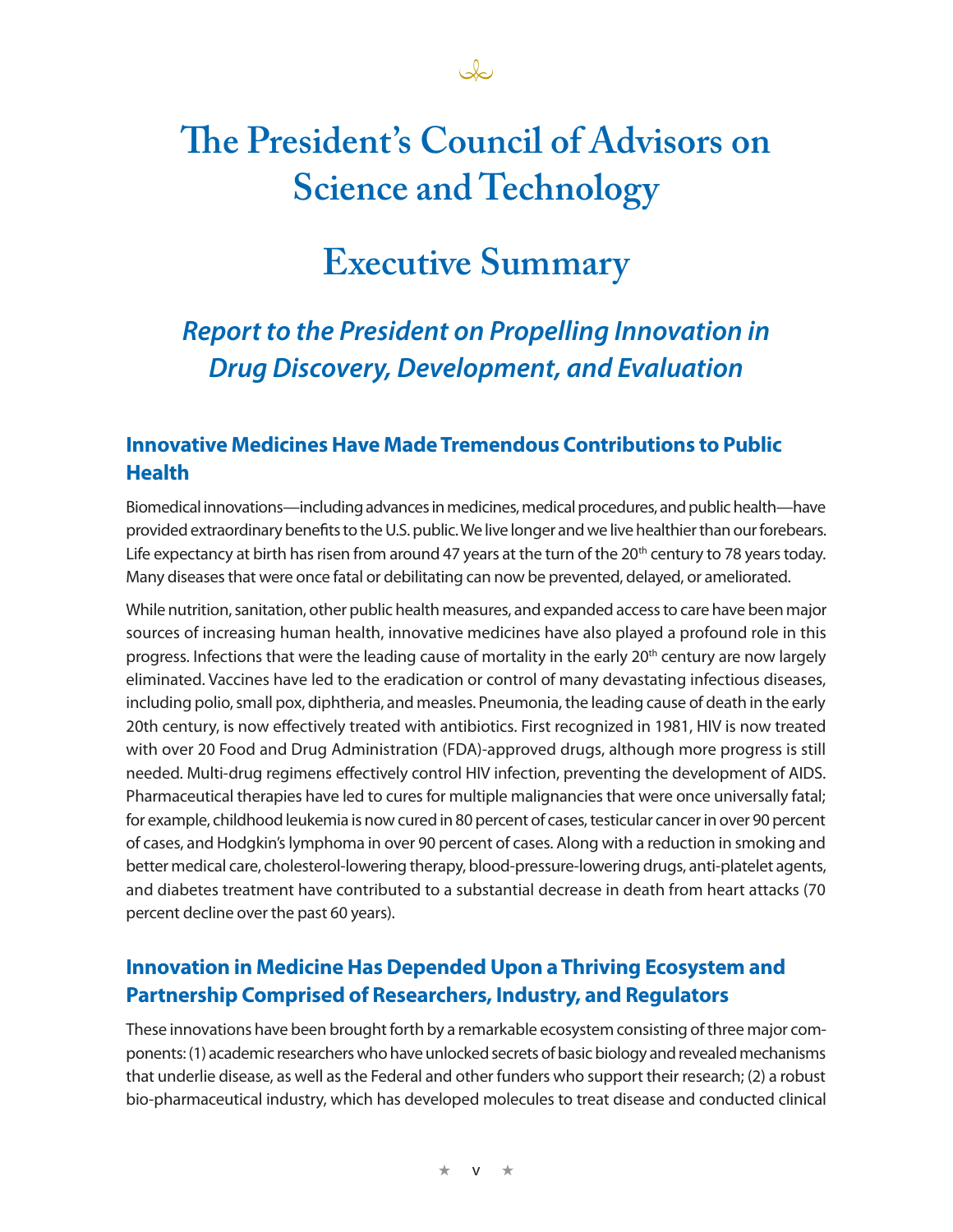#### **REPORT TO THE PRESIDENT ON PROPELLING INNOVATION IN DRUG DISCOVERY, DEVELOPMENT, AND EVALUATION**

trials to demonstrate their efficacy; and (3) government regulators, who have balanced the benefits and risks that are inherent in any medical innovation. The United States has consistently led the world in all these areas. Importantly, patients themselves have played a critical role in propelling advances by focusing attention on the urgency of developing therapies and spurring creative approaches, and by participating in clinical trials. Others including physicians, health care payers, pharmacists, and consumer groups have also played crucial roles. Medical progress depends on a successful partnership among these sectors.

### **We Stand at a Moment of Historic Progress in Biomedical Research with Extraordinary Promise for New Drug Development**

The past quarter-century has seen stunning progress in basic biomedical research, propelled by powerful research technologies and revealing fundamental information about the biologic basis of disease. The opportunities for biomedical advances have never been brighter.

The tools for biomedical research have become dramatically more powerful. From 1990-2003, the Human Genome Project revealed the human genetic code and also propelled advances that have decreased the cost of sequencing a human genome by roughly one million-fold. A variety of technologies have made it possible to characterize, monitor, and understand far more of the underlying basis of physiology and disease. With these technologies, researchers are systematically discovering the genes and proteins that contribute to human diseases—including thousands of genes related to single-gene disorders (such as cystic fibrosis or Huntington's disease), common polygenic diseases (such as diabetes and heart disease), and many cancers. These studies will lead to increasingly complete catalogs of disease causing entities over the next decade, providing a foundation for understanding disease.

By combining these powerful tools and information resources with basic biological and clinical studies, researchers have made remarkable progress in understanding the fundamental mechanisms underlying such fields as immunology, neurobiology, development, and cancer. Some of these discoveries have already been successfully translated into first-in-class drugs that are benefitting patients. An estimated 3,000 treatments are also in various stages of development, including more than 850 for cancer alone.

### **Despite These Advances, Pressing Needs Remain for Innovative Medicines and Cause for Concern About the Pace of Innovative Drug Development**

Despite major breakthroughs for some diseases, many of the most common human diseases are not effectively treated by existing therapies. Many common malignancies, including lung cancer, colon cancer, breast cancer, and prostate cancer are incurable once they have metastasized. Ninety-six percent of orphan diseases, including rare cancers, lack effective therapies.<sup>1</sup> Despite current therapies, heart disease and stroke remain leading causes of mortality. Infectious diseases remain an important challenge with the emergence of antibiotic-resistant bacteria and multi-drug resistant tuberculosis, and the possibility of new viral pandemics that could cause widespread mortality. Psychiatric diseases remain a

<sup>1.</sup> Only 350 therapeutics are approved for 7000 rare diseases that cumulatively affect 30 million Americans. Accessed on May 14th, 2012.

www.fda.gov/ForIndustry/DevelopingProductsforRareDiseasesConditions/ucm239698.htm.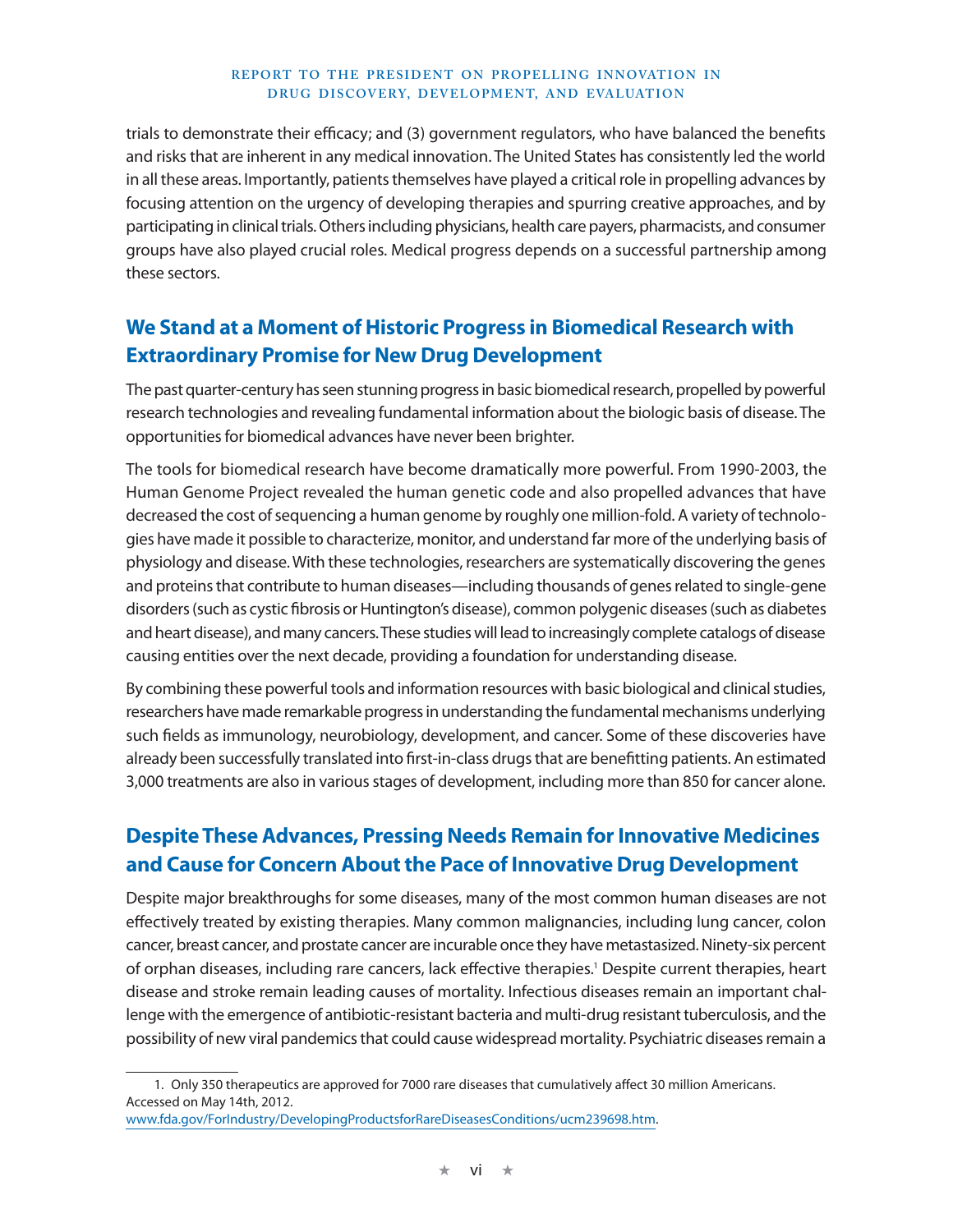#### **EXECUTIVE SUMMARY**

tremendous burden on society, and existing treatments have limited efficacy. Alzheimer's disease, which already afflicts more than 5 million people in the United States, at a direct cost of an estimated \$200 billion in 2012, including \$140 billion in Medicare/Medicaid payments, is increasing in prevalence as the population ages; some observers project that in the absence of new effective therapies the economic burden of Alzheimer's may ultimately exceed \$1 trillion per year.

The development of innovative medicines therefore remains essential for progress in the prevention and treatment of human disease. While biomedical research has experienced a golden age of progress over the past 25 years, there has been growing concern about the pace of translating scientific insight into public health impact. The many remarkable advances in basic biomedical research over the past quarter-century have not yet led to significant increase in the flow of new medicines to the American public.

### **The Innovation Ecosystem for Public Health is Under Significant Stress and R&D Productivity is Declining**

Innovation in creating effective treatments for diseases that affect public health depends upon a complex ecosystem that involves basic biomedical research in universities and research institutes, clinical research in hospitals, and drug discovery and development in the biopharmaceutical industry. Each of the components of this ecosystem is under challenge.

Starting in 2003, Federal support for basic biomedical research failed to keep up with inflation (with the important exception of the major multi-year boost provided by the American Recovery and Reinvestment Act, which provided a significant increase in funds that has now ended). The prospects ahead are even more worrying, given the pressures on the Federal budget.

Similarly, clinical research has come under increasing pressure as the costs of clinical investigation and clinical trials increase and sources of financial support decline. NIH has recognized the importance of translating basic findings from "bench to bedside" through its Clinical and Translational Science Awards (CTSA) program, but this supports only a small portion of the Nation's clinical research and clinical trials infrastructure.

In addition, there is evidence that industry R&D investment, a major component of this innovation ecosystem, is under significant stress:

- The pharmaceutical industry is facing the largest "patent cliff" in its history: drugs with annual sales exceeding \$200 billion will come off patent in the period 2010-2014, resulting in a loss of more than \$100 billion in sales to generic substitutions; only a small fraction is expected to be replaced by new product revenues.
- Venture capital to start new biotechnology firms and fund innovative drug development activities appears to be declining, due not only to general economic conditions but to what are cited as concerns about unfavorable returns in the drug-innovation sector.
- Many companies are exiting important fields of critical public health need. For example, despite the growing health care and economic burden of neurodegenerative diseases, such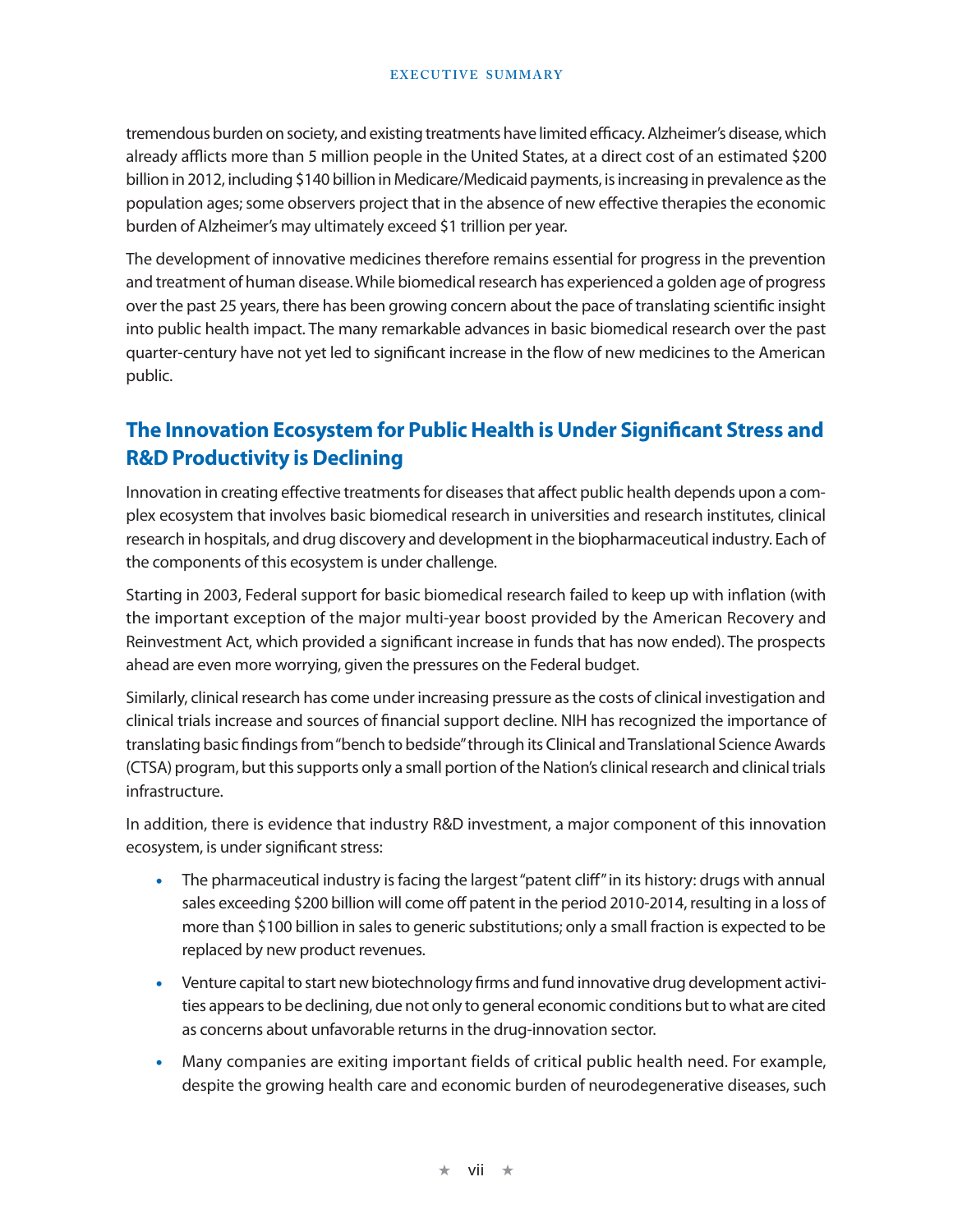#### **REPORT TO THE PRESIDENT ON PROPELLING INNOVATION IN DRUG DISCOVERY, DEVELOPMENT, AND EVALUATION**

as Alzheimer's disease and psychiatric diseases, many major pharmaceutical companies are closing down or severely curtailing drug discovery programs.

Despite dramatic advances in biological knowledge, the rate of new drugs applications and new drug approvals has remained relatively constant for several decades. While the output of new drugs has remained constant, total R&D investment by industry in drug discovery and development have grown exponentially, in inflation-adjusted terms (see figure below). As a result, the amortized R&D cost per newly approved drug has continued to grow.

**FIGURE 1. Annual New Molecular Entity and New Biologic Entity Approvals vs. R&D Expenditures in 2009 Dollars.2**



### **Key Challenges Affecting the Ecosystem for Innovative Medicines**

There are two critical areas related to drug discovery and development that must be addressed to advance innovation:

**(1) Scientific knowledge gaps between basic research and commercial projects.** A fundamental problem is that advances in basic biomedical knowledge have not yet been matched by similar increases in the science and technologies needed for drug development. Accelerating the translation of biological insights into new medicines requires developing powerful new scientific knowledge, methodology, and tools. Academic scientists tend not to pursue such work, because it is seen as 'too applied' and because it often requires multi-disciplinary teams rather than individual academic labs. Companies tend to under-invest in such work because it is at least partially a 'public good'—that is, a single company financing the development

<sup>2.</sup> Important caveats in the interpretation of this graph, and citation for the data are in the full report in Figure 1. (a).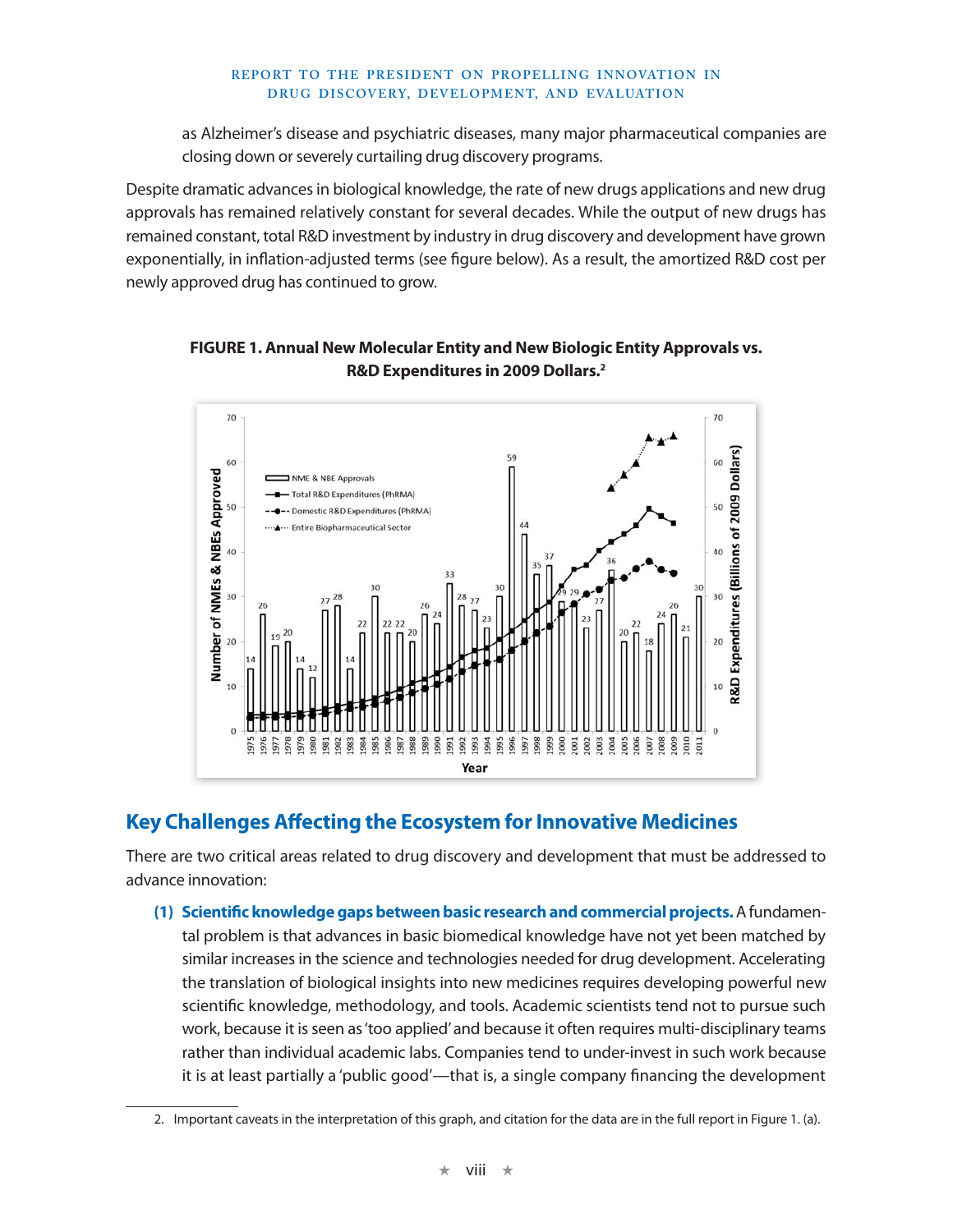#### **EXECUTIVE SUMMARY**

of new foundational approaches to drug discovery cannot fully appropriate the fruits of the work, because much of it is disseminated to benefit all participants. Two key areas where such rate-limiting scientific knowledge gaps exist are: (1) predicting the efficacy and toxicity of candidate drugs to save time and investment that will ultimately not result in viable drugs, and (2) validating proteins in the human body as "druggable" targets to accelerate the development of candidate medicines.

**(2) Inefficiency in clinical trials.** Clinical trials constitute the largest single component of the R&D budget of the biopharmaceutical industry, at approximately \$31.3 billion, representing nearly 40 percent of the R&D budget of major companies. Unfortunately, there is broad agreement that our current clinical trials system is inefficient.

Currently, each clinical trial to test a new drug candidate is typically organized de novo, requiring substantial effort, cost, and time. Drug companies must identify clinical investigators and assemble multi-investigator teams. Protocols<sup>3</sup> must be written and submitted to each of many institutions, and approval of these protocols can take several months without necessarily improving the ethics of the research or the protections afforded human subjects. Banking of biological specimens, which can be expensive and complex, is typically tailored to the shortterm needs of an individual trial, rather than aimed at the long-term utility of large sample banks. Information technology is not standardized among trials. Navigating all of these requirements is challenging even for large pharmaceutical companies, and can be daunting for small biotechnology firms. Even in the best cases, the complexities add considerable time to trials—subtracting time from a successful drug's eventual time on the market without competition.

Ultimately, the industry, the Federal Government, academic researchers, and the medical community would need to work collectively to fill such knowledge gaps and create efficient clinical trial networks and trial designs. The long-run return on these investments could be considerable to all contributors. The Nation would benefit from a coherent, high-level partnership that brings together high-level leadership from key stakeholders on a sustained basis to develop and help launch initiatives for shared scientific objectives, such as filling scientific knowledge gaps and building efficient clinical trial networks.

In addition to these two challenges facing the innovation ecosystem, economic incentives for certain areas of drug development important to public health may be insufficient to elicit adequate investment in innovation. Examples include antibiotics, where the public health need for innovation is high but potential market share and duration low, and Alzheimer's disease, where the public health burden of the disease will vastly increase but the lack of basic understanding of the disease and the time and complexity of drug development discourages companies from investing. In these and other important areas where incentives are not aligned to encourage investment, it may be important to consider tools, such as vouchers for priority regulatory review, exclusivity periods, and targeted tax credits.

<sup>3.</sup> These are protocols developed by researchers who are using human subjects, and reviewed by respective Institutional Review Boards (IRBs) at academic centers and hospitals charged with overseeing compliance of research projects with regulations.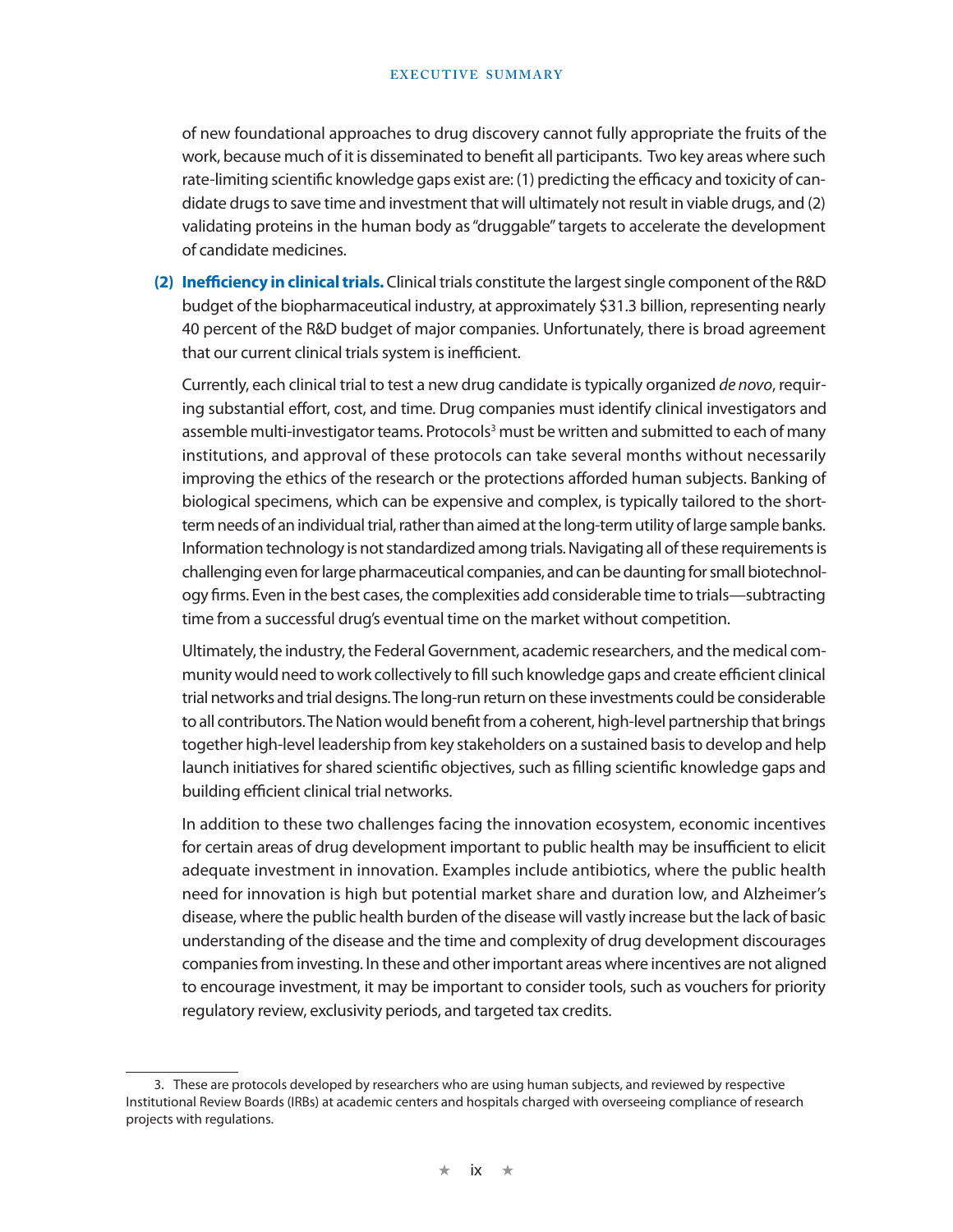### **Key Challenges Related to Drug Evaluation**

In addition to the issues facing drug discovery and development, critical challenges related to drug evaluation must be addressed to advance innovation to serve public health needs.

In principle, the FDA should ensure that the American people gain access as rapidly as possible to new drugs that are safe and effective, while ensuring that they are protected as completely as possible from drugs that are not. In practice, it is very difficult to strike this balance because our knowledge about safety and efficacy is often initially very limited and evolves over time. Approving drugs with too little information runs the risk of exposing the public to dangerous side effects or ineffective treatments. Requiring overly large and lengthy studies before approval runs the risk of delaying the availability of efficacious and potentially life-saving treatments. There are thus two ways in which the FDA can fail: by allowing unsafe medical products on the market, or by preventing patients from gaining timely access to innovative and potentially life-saving therapies. FDA must strike a balance between these two competing responsibilities.

PCAST found multiple issues and opportunities that related to the evaluation of new drugs for approval:

**(1) There are opportunities to accelerate the approval of a broader range of truly innovative drugs for patients who need them. Such acceleration should be supported by stronger tools for and enforcement of post-approval study.** Through the Accelerated Approval pathway developed in the early 1990s in response to the HIV/AIDS crisis, the FDA has authority to approve drugs for serious or life-threatening diseases on the basis of evidence that the drugs improve a surrogate endpoint reasonably likely to predict long-term clinical benefit to patients. The FDA could use its authority for a wider range of drugs and diseases than it does currently, by approving drugs on the basis of intermediate clinical endpoints (measures of how patients feel or function that are short of overall survival or irreversible morbidity). To support accelerated approval, it is important to strengthen the enforcement of requirements that drug sponsors investigate drugs' risks and benefits in the post-approval phase, and to ensure that FDA responds effectively to this knowledge. By law, the FDA now has authority to withdraw a drug's approval for a specific indication or for all indications. Yet once a drug is in wide use, it can be difficult in practice to remove it from the market.

**(2) The FDA requires methods to rapidly approve drugs for narrow populations for which there is a favorable benefit-risk balance, while protecting the broader population from drugs that have an unknown or unfavorable benefit-risk balance.** For many innovative drugs, it may be possible to demonstrate a favorable benefit-risk balance in certain groups of patients with serious manifestations of a disease or especially high risk of developing a disease long before it is possible to establish the benefit-risk balance for larger patient populations. Yet, once a drug is approved for one indication, physicians are permitted to prescribe off-label, for indications for which the drug has never been tested or in ways not recommended by the FDA. Off-label use has contributed to discoveries of useful applications of drugs to non-approved uses, but it can also pose serious risks to patients. To secure FDA approval for drugs that would benefit a narrow population, it is typically necessary to undertake extensive studies to determine the overall benefit-risk ratio to the broader population of patients who may use a drug. It would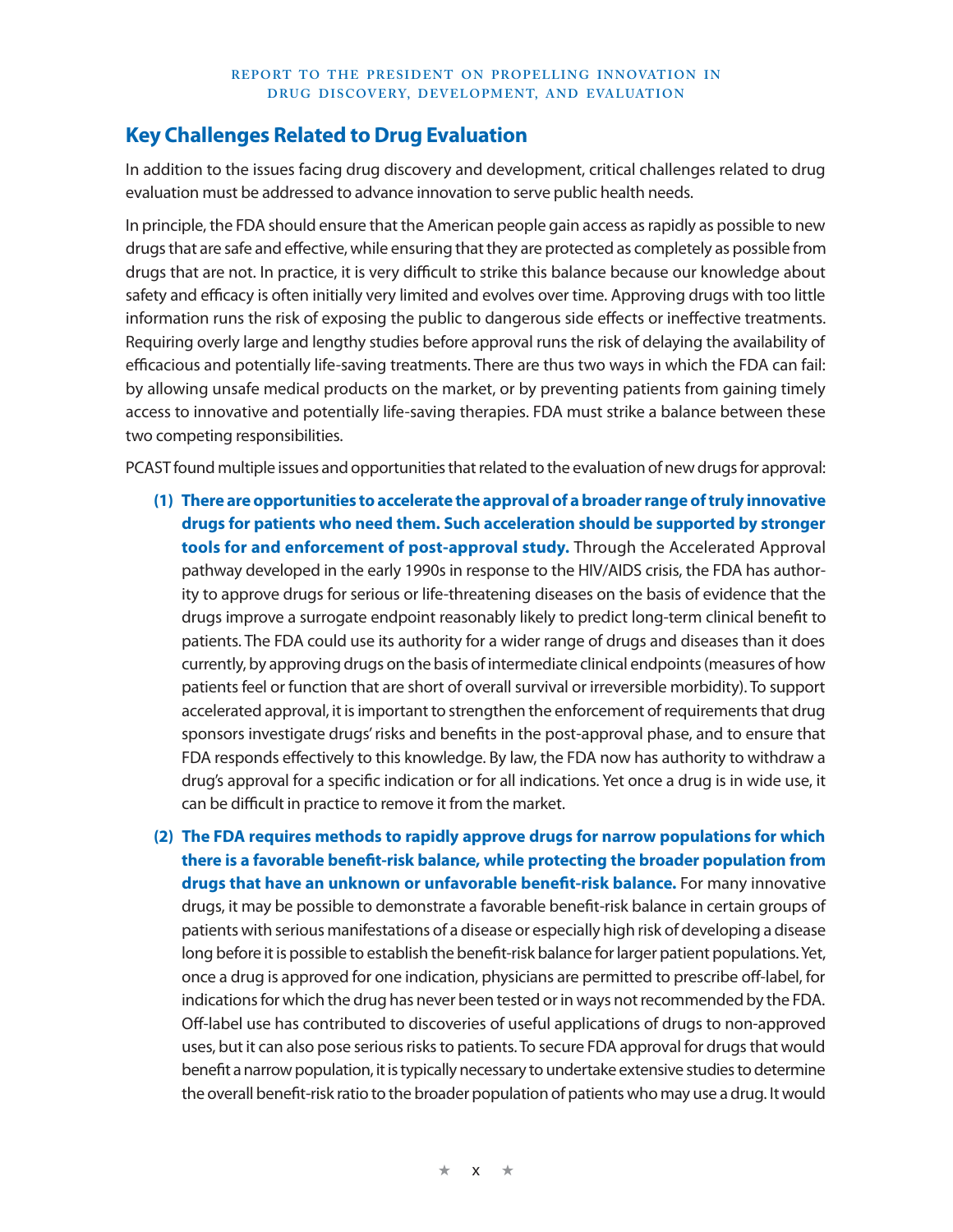#### **EXECUTIVE SUMMARY**

be possible for the FDA to approve drugs for narrow indications based on limited development programs without broader studies, provided that the risk of widespread off-label use could be adequately mitigated. For such a pathway to be effective in constraining the use of certain drugs to certain patients, it would require a special designation that would strongly discourage prescribers from using these drugs off-label and discourage payors from reimbursing off-label use.

- **(3) Stronger post-marketing surveillance and communication tools are needed to generate evidence on the benefits and risks of drugs and to communicate those benefits and risks to the public.** The information available about a drug at the time of FDA approval is necessarily incomplete, because the patient population who receives the drug during clinical trials can differ in important ways from (and is substantially smaller than) the full patient population that can be prescribed a drug after it reaches the marketplace. These inherent uncertainties underscore the need to generate knowledge about a drug's risks and benefits over time as it is used more widely, in what is known as the "post-marketing phase." A drug might have benefits for diseases beyond the indication for which it was approved by the FDA, or it might have serious risks that outweigh its benefits. The FDA and public health agencies currently lack a robust and systematic way to track and monitor safety and effectiveness for most medical products in the marketplace. The Sentinel System for post-marketing surveillance currently under development by FDA holds the potential of becoming such a system, but has lacked adequate and sustained funding required to scale up and incorporate more data from electronic health records. In addition, while much of the public believes that FDA approved drugs are guaranteed to be safe and effective, there is no single moment at which a drug's full risks and benefits are known. The public would benefit from a greater understanding of the known risks and benefits and the uncertainty about drugs, and to know how this knowledge changes as a drug is in wider use in the population. The current tools for communicating the risks, benefits, and uncertainty about drugs are limited in their scope and effectiveness.
- **(4) Innovators require greater clarity about general regulatory pathways for innovative products and approaches.** For innovative drug developers to take on new approaches and new types of product areas, they need adequate clarity about the pathways and standards of evidence that the FDA will require in evaluating those products. In important emerging areas of science and innovation, the FDA will sometimes lack the resources and expertise to produce clear policies and standards in a timely enough manner to guide innovators in the development of such products. The development of rapid, clear, and thorough guidance documents that reflect the consensus of the scientific community on new and emerging areas of scientific innovation could help address this need. To develop such guidances in a timely manner while reflecting high-level expertise, the FDA may need to more heavily rely upon the biomedical community to collaboratively suggest standards and pathways that the agency can then consider in developing guidance documents to clarify its policies and practices.
- **(5) Innovators require greater consistency, efficiency, and communication with respect to their individual drug applications.** The interaction between individual drug sponsors and the FDA during the process of drug development and review is critical to efficient drug evaluation. Currently, this communication is constrained by formal requirements imposed by legislation.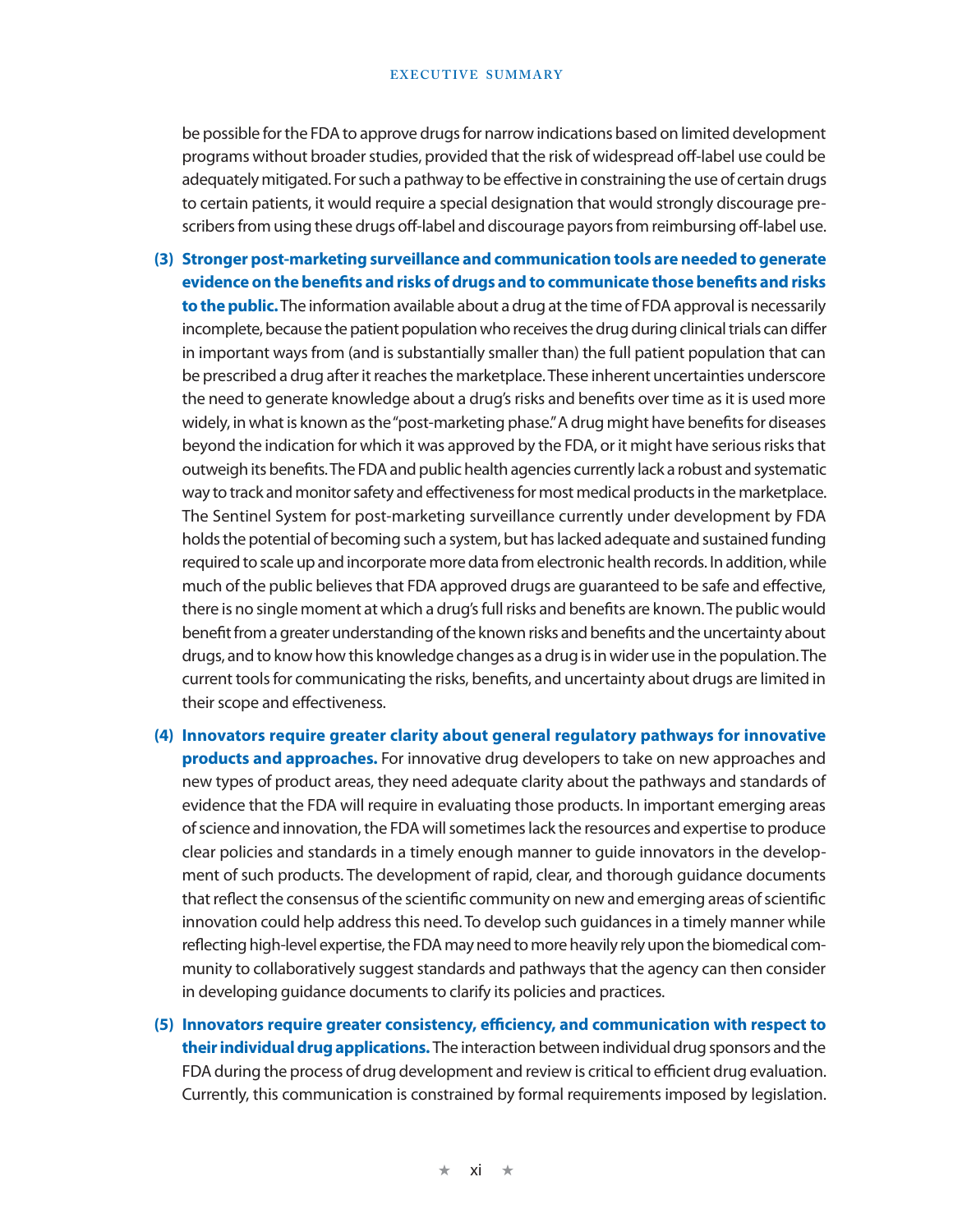#### **REPORT TO THE PRESIDENT ON PROPELLING INNOVATION IN DRUG DISCOVERY, DEVELOPMENT, AND EVALUATION**

There is a need for strong project leaders at FDA with authority and accountability for resolving conflicts and who provide consistent and clear responses to sponsors throughout the drug development process (from the investigational stage through final consideration for approval). In addition, the FDA faces important management challenges, including antiquated IT systems and insufficient ability to assess management needs, pilot reforms, and ensure consistent implementation of programs and policies. This situation requires new mechanisms at the FDA for evaluating management needs, implementing new reforms, and ensuring accountability and consistency across the agency's centers and divisions.

### **High-Level Goal and Summary of Recommendations**

PCAST recommends setting the following ambitious goal for the Nation:

**Goal: Double the output of innovative, new medicines for patients with important unmet medical needs, while increasing drug efficacy and safety, through industry, academia, and government working together to decrease clinical failure, clinical trial costs, time to market, and regulatory uncertainty.**

PCAST believes that achieving this goal is possible over the next 10-15 years, and that it will require active involvement and collaboration among stakeholders across multiple sectors. Various intermediate milestones toward the overall goal can be achieved more rapidly. Achieving the overall goal will require advances in: the science of drug development; the execution of clinical trials; the development pathways used for innovative medicines; the mechanisms for drug approval; surveillance and communication of risk; and management at the FDA.

PCAST makes eight important recommendations to unleash extraordinary innovation and investment in the service of public health. The full recommendations, contained in the attached full PCAST report, are extensive in their provisions. Here we briefly summarize some features of those recommendations.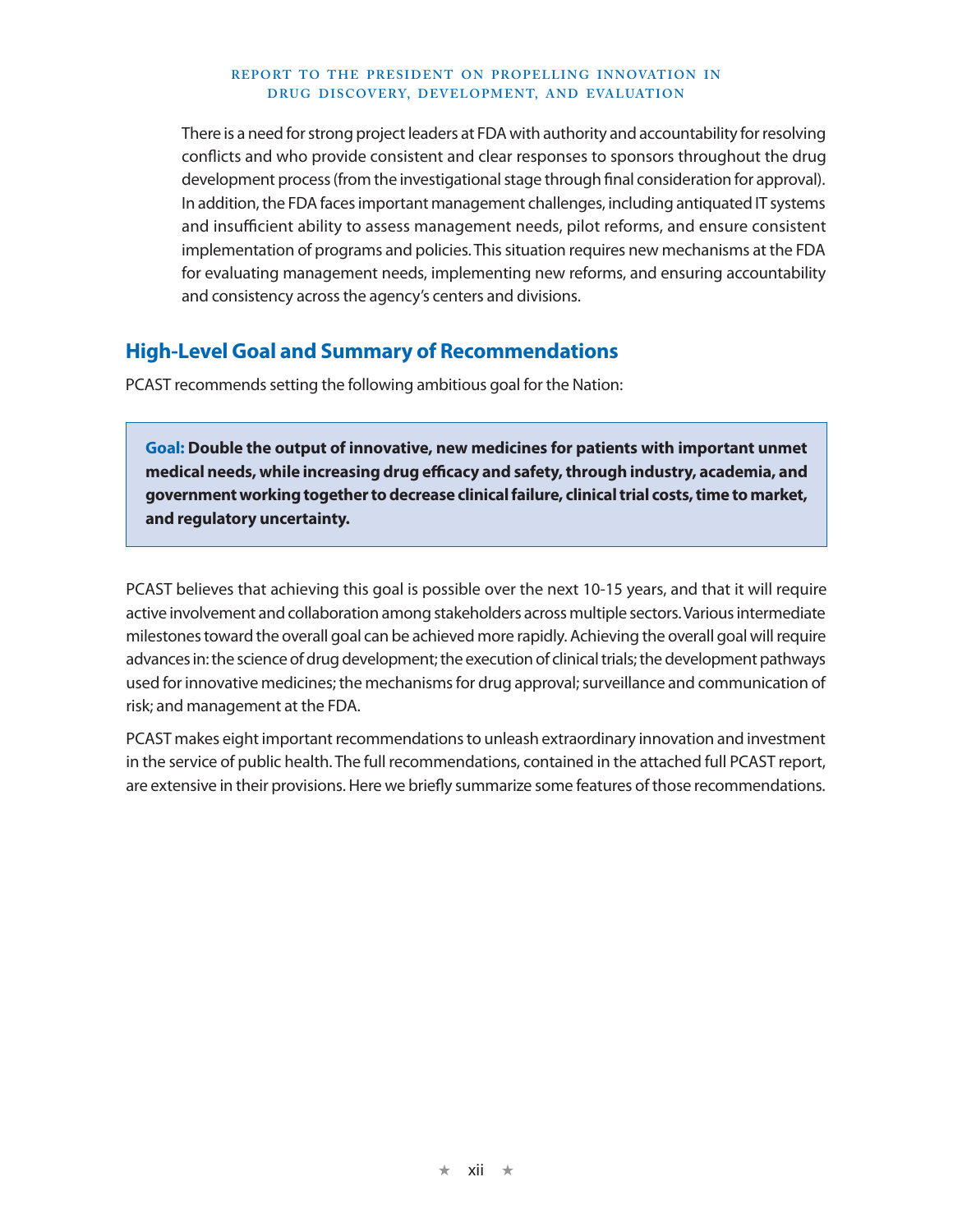### **Summary of Recommendations:**

#### **Improving Drug Discovery and Development**

**Recommendation 1: Support Federal Initiatives to Accelerate Therapeutics.** The Federal Government should strongly support funding for basic biomedical research, and vigorously support the National Center for Advancing Translational Sciences (NCATS) at NIH and the Reagan-Udall Foundation (RUF).

**Recommendation 2: Catalyze the Creation of a Broad-Based Partnership to Accelerate Therapeutics.** This high-level partnership should engage a range of stakeholders to promote innovation and improvement in the discovery, development, and evaluation of new medicines for important public health needs. It should focus on identifying needs in three areas: (1) Filling key knowledge gaps in science, technology, and methodologies underlying drug discovery and development; (2) Improving clinical trials capabilities; and (3) Clarifying the development pathway for innovative medicines by convening the community to provide input to FDA on guidance documents.

#### **Improving Drug Evaluation**

**Recommendation 3: Expand the Use in Practice of FDA's Existing Authorities for Accelerated Approval and for Confirmatory Evidence.** The FDA should make full use of accelerated approval for all drugs meeting the statutory standard of addressing an unmet need for a serious or life-threatening disease, and demonstrating an impact on a clinical endpoint other than survival or irreversible morbidity, or on a surrogate endpoint, likely to predict clinical benefit. The FDA should also fully enforce its requirement for post-approval confirmatory studies demonstrating that the drug indeed results in desired long-term clinical benefit.

**Recommendation 4: Create a New Pathway for Initial Approval of Drugs Shown to be Safe and Effective in a Specific Subgroup of Patients.** This would be an optional pathway under which sponsors could propose early in the development process to study a drug for a narrow population. Such drugs would be approved under a designation of Special Medical Use, signaling strongly to payors and prescribers the limited population that should be prescribed a drug.

**Recommendation 5: Explore Approaches for Adaptive Approval via Pilot Projects Under Existing Pathways but do not Create New Adaptive Approval Pathways through Legislation.** The FDA should run pilot projects to explore adaptive approval mechanisms to generate evidence across the life-cycle of a drug from the pre-market through the post-market phase. Legislation to create a formal adaptive pathway or model for such approval, however, would be premature at this time, and PCAST advises against it.

#### **Monitoring and Communication About Benefits and Risks**

**Recommendation 6: Improve FDA's Tools for Monitoring and Communication of Clinical Benefits and Risks.** FDA should strengthen capabilities for post-marketing surveillance, and the Congress should authorize line-item appropriations of \$40M per year to expand the Sentinel System accordingly. The FDA should work with stakeholders to develop new tools to effectively communicate risks and benefits to patients and the broader public.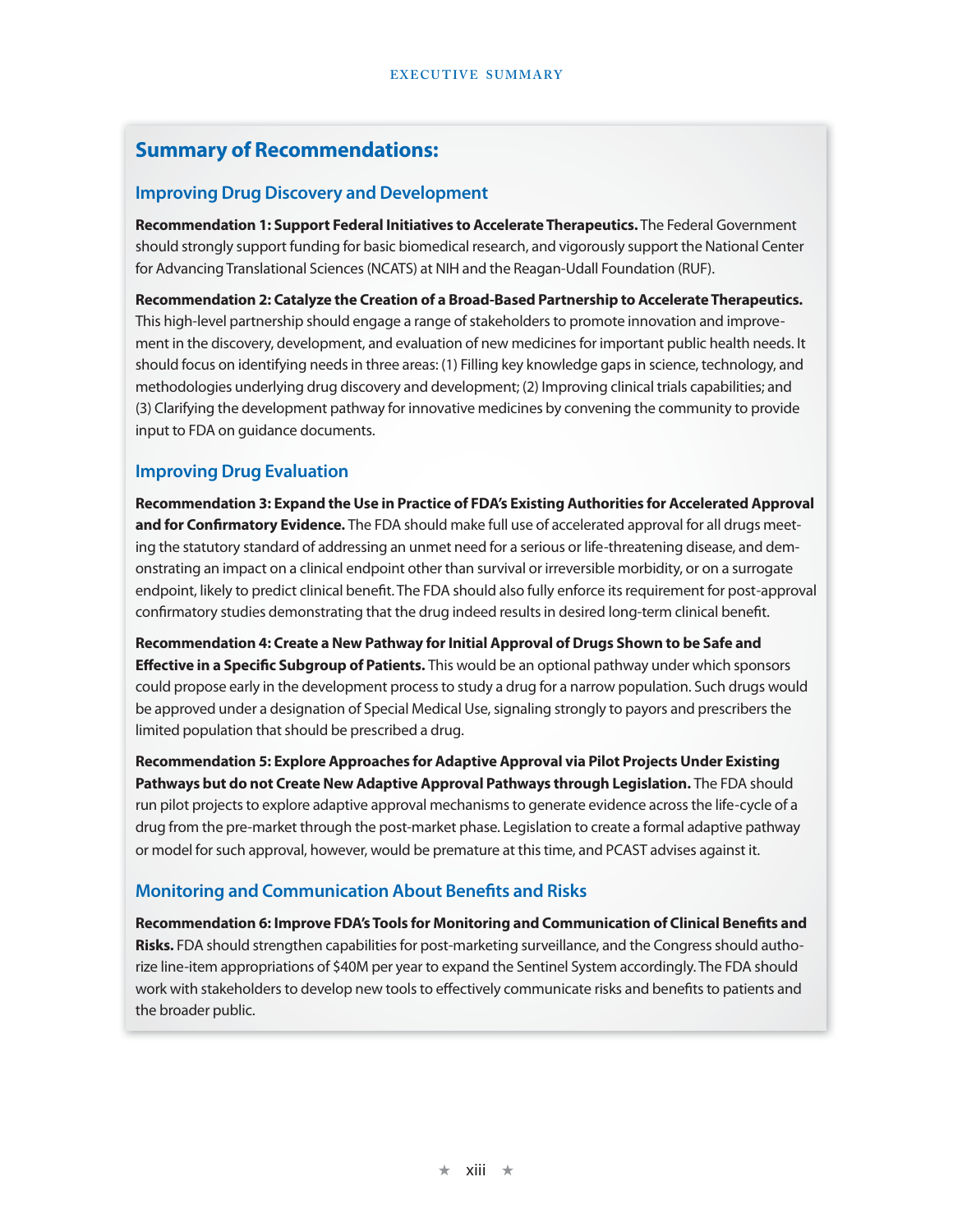#### **Improving FDA Management**

**Recommendation 7: Reform Management Practices at FDA.** The FDA should implement a range of reforms, including the use of pre-market review leaders to oversee each drug candidate application from its investigational stage through final marketing decision. Other reforms should include establishing a regulatory innovation program, overhauling the IT systems, and establishing a Commissioner's Advisory Board for Medical Products to improve management and ensure consistent implementation of reforms.

#### **Economic Incentives**

**Recommendation 8: Study Current and Potential Economic Incentives to Promote Innovation in Drug Development.** The Secretary of HHS should commission a study of economic incentives to assess the utility of various types of incentives, determine whether current incentives are aligned to promote innovation generally and in specific areas of public health priority, and examine whether targeted changes to economic incentives would serve National needs.